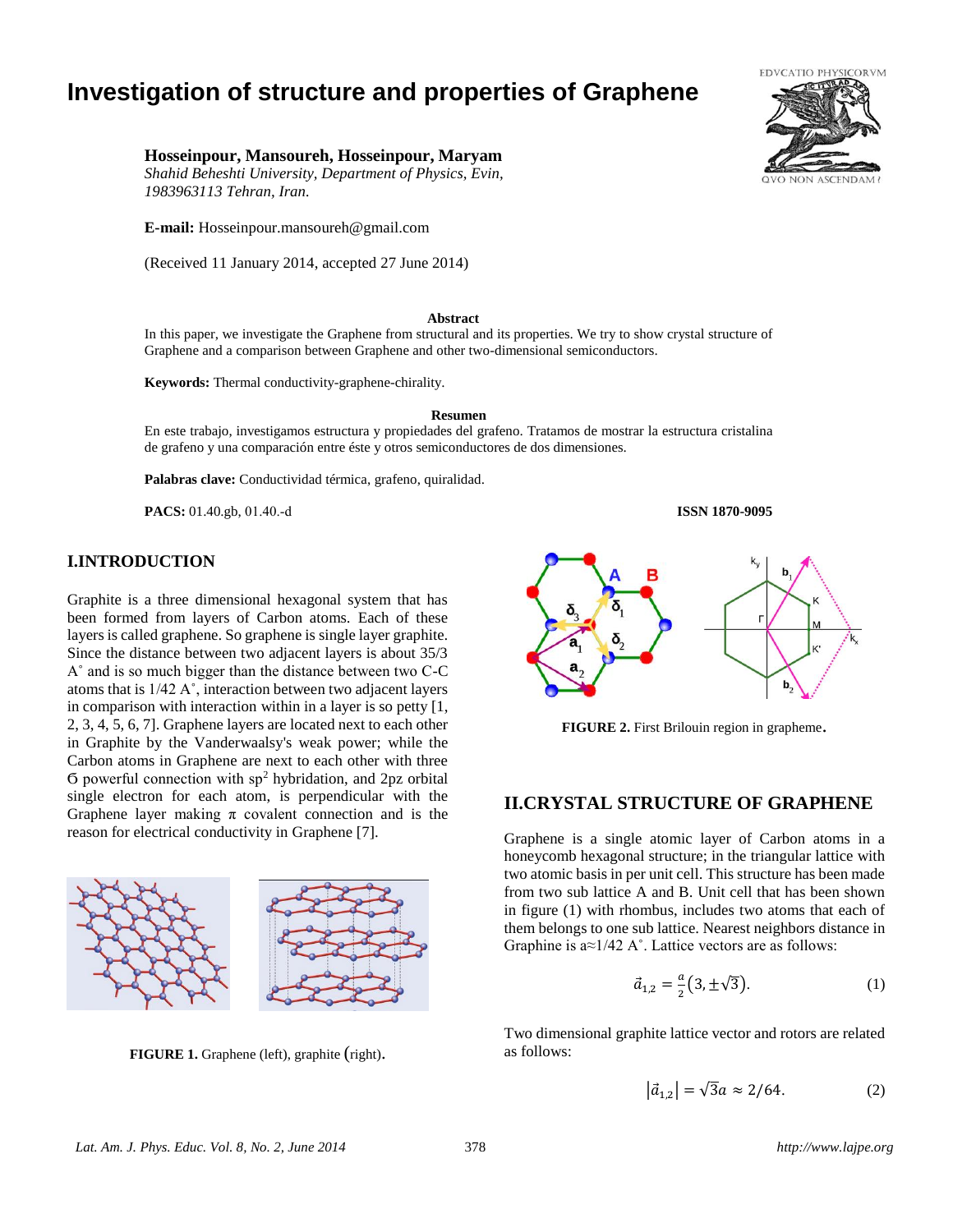#### *Mansoureh Hosseinpour, Maryam Hosseinpour*

Three vectors nearest neighbors as they are shown in figure (1) are as follows:

$$
\vec{\delta}_1 = \frac{a}{2}(1,\sqrt{3}) \qquad \vec{\delta}_2 = \frac{a}{2}(1,-\sqrt{3}) \qquad \vec{\delta}_3 = -a(1,0). \tag{3}
$$

In first Brilouin region inverse space, as it's shown in figure (1), it's hexagonal. Basis vectors of inverse lattice are as follows:

$$
\vec{b}_{1,2} = \frac{2\pi}{3a} (1, \pm \sqrt{3}).
$$
 (4)

As can be seen, vectors  $\vec{b}_l$  and  $\vec{b}_2$  in hexagonal inverse lattice are rotated as much as  $90^\circ$  in comparison with vectors  $\vec{a}_l$  and  $\vec{a}_2$  in real lattice. To obtain basis vectors of inverse lattice as it's common in two dimensional lattices, do as follows:

$$
\vec{b}_1 = 2\pi \frac{\vec{a}_2 \times \hat{z}}{A} \qquad \vec{b}_2 = 2\pi \frac{\vec{a}_1 \times \hat{z}}{A}.
$$
 (5)

A is area of unit cell in real space. Two particular point *k* and *k´* in figure (3) are known as Dirac points. Other points of this hexagon according to the position they have are corresponding to one of these two points. The position of Dirac points in momentum space are as follows:

$$
\vec{K} = \left(\frac{2\pi}{3a}, \frac{\pm 2\pi}{3\sqrt{3}a}\right). \tag{6}
$$



**FIGURE 3.** Cell diagram of Graphene.

Each atom has been bonded to its own nearest neighbors by  $\sigma$ strong bonds that make  $120^\circ$  angle in graphene page  $\sigma$  results  $sp<sup>2</sup>$  hybridization for three capacity electrons of 2s, 2p<sub>x</sub> and  $2p_y$  orbitals. The fourth capacity electron is in orbital  $2p_z$  and it is perpendicular to Graphene page. Thus the one weak πbond is formed by overlap of  $2p_z$  with other  $2p_z$  orbitals. Transport properties of Graphene are determined by these delocalized  $\pi$  electrons.

Graphite crystal structure that includes Graphene layers, is accompanied with within layers strong correlation of Graphene and weak bonds between layers. It seems that the origin of this weak correlation between layers is weak Van Der Waals's interaction. (Distance between the layers is *0/34 nm* that is so much more than the distance between nearest neighbors of a layer  $a_{c-c} = \frac{0}{142}$  nm.) [9].

## **III.COMPARISON OF GRAPHENE AND OTHER 2-DIMENSIONAL SEMICONDUC-TORS**

Graphene is a two dimensional semi-conductor with zero band-gap, but there are many quality differences between Graphene and other two dimensional semi-conductors that among them we can mention the following:

1. Two dimensional semi-conductor systems including big band-gap, are usually more than one electron-volt and electrons and holes in them are under examination in the structure with the electron or hole pattern. Graphene is a semiconductor, lacking band-gap. In this system carriers in Dirac points switch from kind of electronic to hole or vice versa. The result of zero energy-gap in Graphene is acquiring metallic nature and chemical potential is always perched in Valence-band or conduction band against that, two dimensional semi-conductors, turned to insulation below a certain voltage and Fermi level situates in energy-band.

2. Graphene systems are chiral but there is no chirality in two dimensional semi-conductors and the wave function of system is non-chiral and is in  $\psi(r,z) \sim e^{iq.r}\xi(z)$  form.*q* and *r* respectively are wave vector and position vector and  $\hat{\xi}$  (z) is wave vector that is limited in order to z. chirality in Graphene results special transport behavior in structure[15].

3. Dispersion relation of energy in single layer graphene is changed linear with momentum while the dispersion relation of energy is square for two dimensional semiconductor with momentum [8]. This difference results fundamental differences in transport properties of both systems.

4. Graphene is an ideal two dimensional system, it means since the Graphene layers have the thickness of an atom, carriers are limited in two dimensions but in the structures of two dimensional semi-conductors, by the effect of applied limitation with electric field, dynamics quantum considered, two dimensional. So the result of two dimensional semiconductors is quasi-two dimensional system. And the average thickness is always from 5nm to 50nm [14].

5. Graphene has a high thermal conductivity and special electronic and mechanical properties. Graphene itself is a semi-conductor but in comparison with the other semiconductor, is an alternative for silicon because of its special properties and will be used as an ideal material in electronic. As electronic components got smaller, local heating is more important problem and silicon specially will have problem. Materials like Graphene has higher thermal conductivity and can effectively remove this wasted heat.

## **REFERENCES**

[1] Ghosh, S., Calizo, I., Teweldebrhan, D., Pokatilov, E. P., Nika, D. L., Balandin, A. A., Bao, W., Miao, F., and Lau, C. N., *Extremely high thermal conductivity of graphene: Prospects for thermal management applications in* 

*Lat. Am. J. Phys. Educ. Vol. 8, No. 2, June 2014* 379 *http://www.lajpe.org*